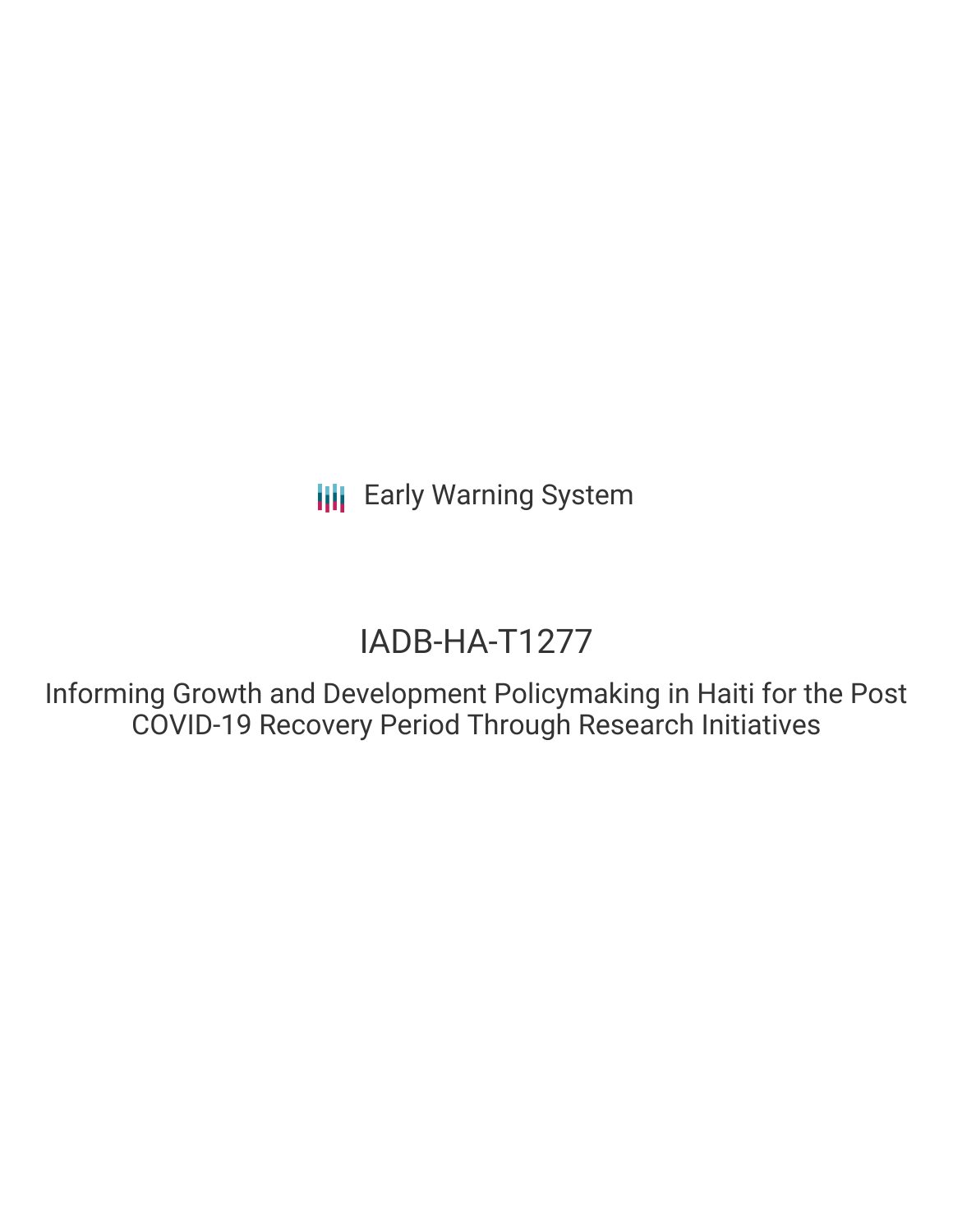

## Early Warning System IADB-HA-T1277

Informing Growth and Development Policymaking in Haiti for the Post COVID-19 Recovery Period Through Research Initiatives

# **Quick Facts**

| <b>Countries</b>               | Haiti                                                           |
|--------------------------------|-----------------------------------------------------------------|
| <b>Financial Institutions</b>  | Inter-American Development Bank (IADB)                          |
| <b>Status</b>                  | Approved                                                        |
| <b>Bank Risk Rating</b>        |                                                                 |
| <b>Borrower</b>                | Govenment of Haiti                                              |
| <b>Sectors</b>                 | Education and Health, Law and Government, Technical Cooperation |
| <b>Investment Amount (USD)</b> | \$0.10 million                                                  |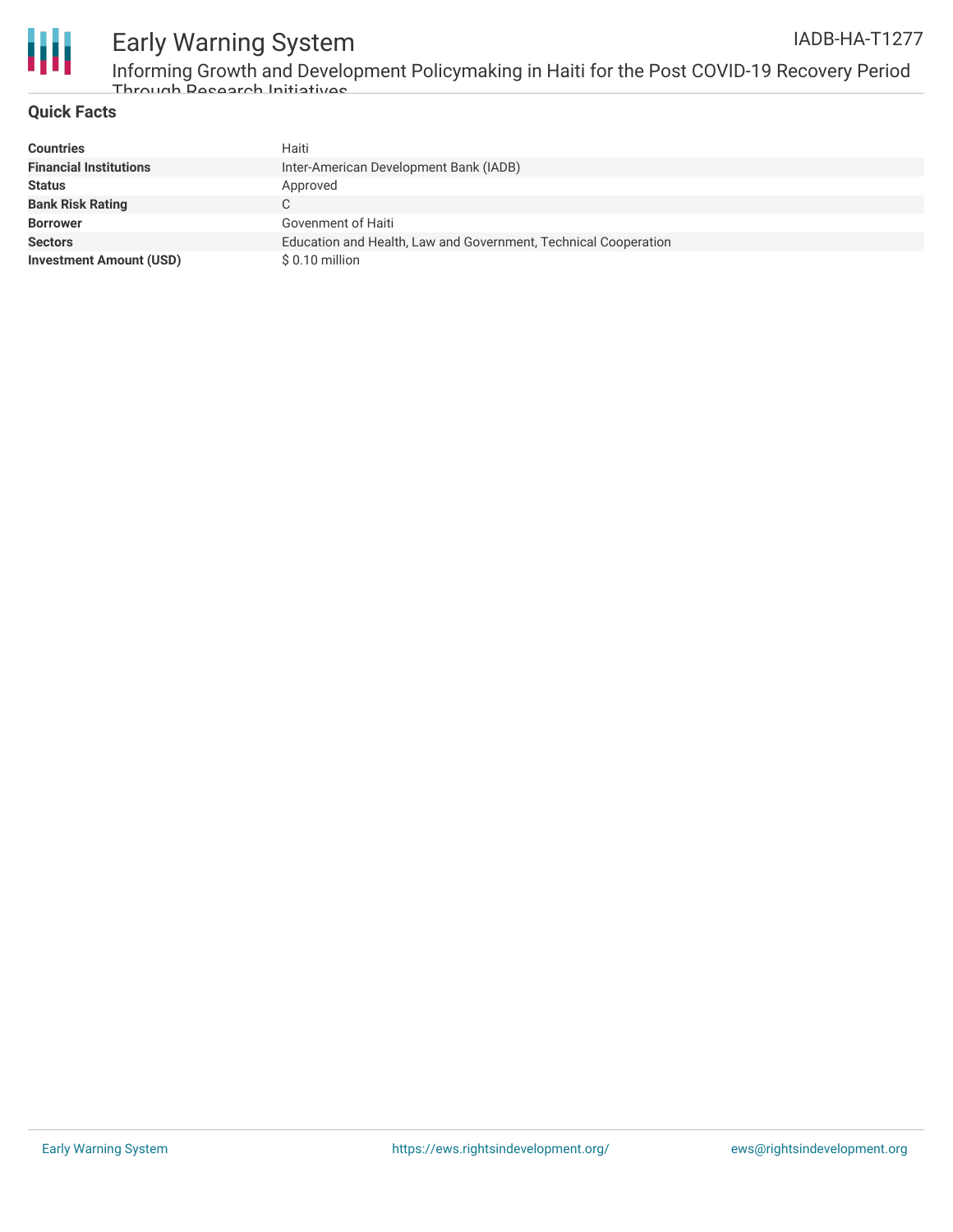

#### Early Warning System Informing Growth and Development Policymaking in Haiti for the Post COVID-19 Recovery Period Through Decearch Initiatives IADB-HA-T1277

## **Project Description**

The objective of this technical cooperation (TC) is to fund research initiatives that can better inform policymaking in Haiti, especially in the context of the economic crisis that will result from the COVID-19 pandemic. This will be achieved by financing a series of Call for Papers of the Fonds pour la Recherche et le Developpement (FRD) of the Central Bank of Haiti (BRH). The FRD is a recently launched initiative that will fund applied research in Haiti in public policy management, economics, and finance that will contribute to the development and implementation of national policies related to growth and sustainable development. This TC will finance FRD research in the following topics: i) agriculture, natural resources, and climate change; and ii) fintech. These topics were selected due to their relevance to the Haitian economy (in terms of contributions to the GDP) and their potential to boost growth following the COVID-19 pandemic.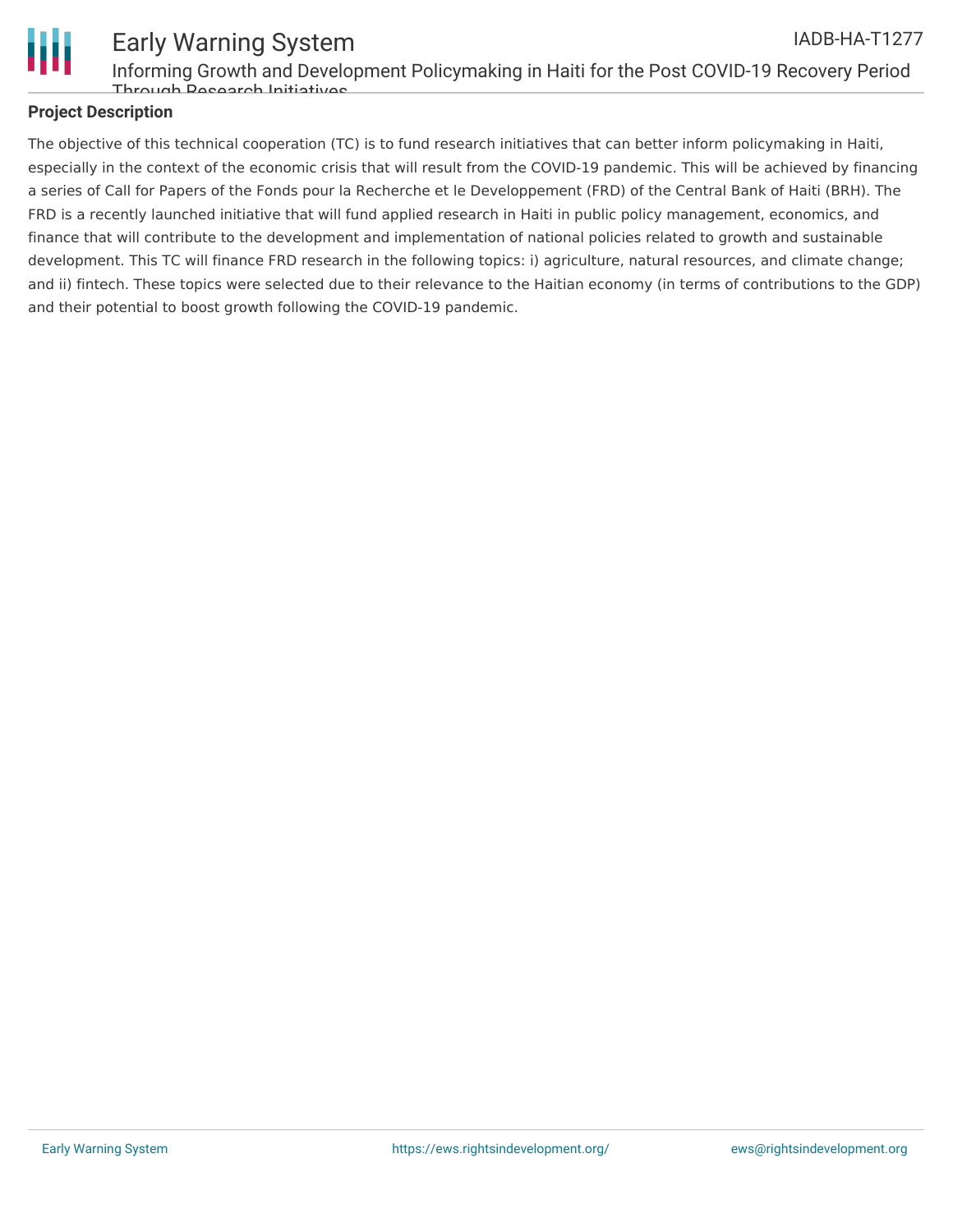

### **Investment Description**

• Inter-American Development Bank (IADB)

The "Investment Type" was not available at the moment of the snapshot.